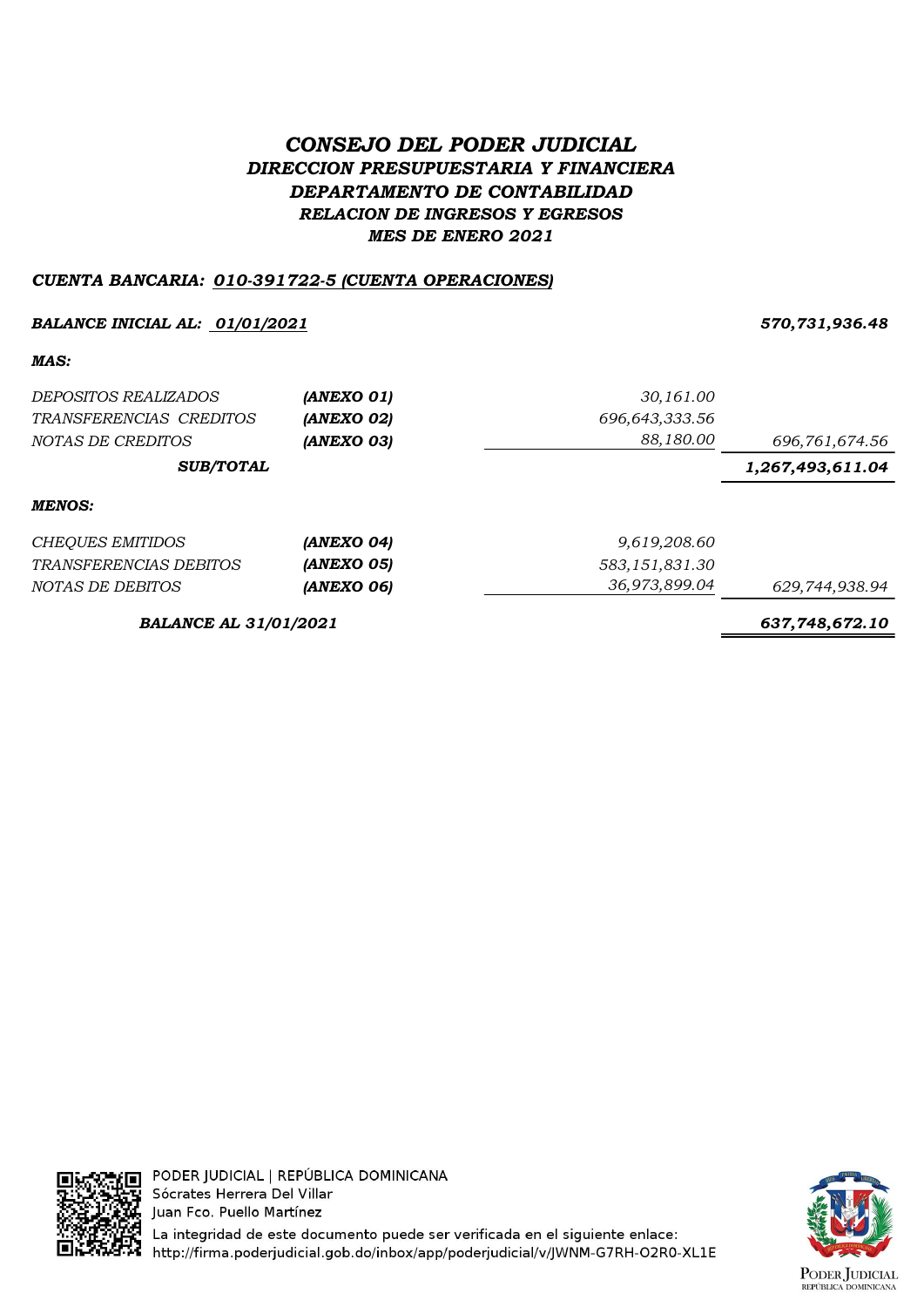## CONSEJO DEL PODER JUDICIAL DIRECCION PRESUPUESTARIA Y FINANCIERA DEPARTAMENTO DE CONTABILIDAD RELACION DE INGRESOS Y EGRESOS MES DE ENERO 2021

#### ANEXO 01

#### RELACION DE DEPOSITOS MES DE ENERO 2021

| <b>FECHA</b> | NUM.  | <b>DESCRIPCION</b>                                                  | <b>VALOR RD\$</b> |
|--------------|-------|---------------------------------------------------------------------|-------------------|
| 11/01/2021   | 12655 | FOTOCOPIAS TIRADAS EN EL PJ. DE LAS CORTES DE APEL. D.N., EN EL MES | 3,356.00          |
| 20/01/2021   | 12659 | REPOSICION CARNET, FACT. NO.16457.                                  | 100.00            |
| 18/01/2021   | 12657 | ALOUILER LOCAL CAFETERIA PJ. SANTIAGO CORRESPONDIENTE A DICIEMBI    | 20,000.00         |
| 26/01/2021   | 12661 | REEMBOLSO POR NO CORRESPONDERLE POR NO PRESTAR SERVICIOS DURA       | 2,000.00          |
| 12/01/2021   | 12656 | DEVOL. CK. CON MAS DE UN AÑO EN LOS PASIVOS DEL BANCO SEGUN DISP    | 2,000.00          |
| 18/01/2021   | 12658 | REPOSICION CARNET, COMPROB. NO.1510020498, D/F 15/01/2021 A NOM.    | 200.00            |
| 29/01/2021   | 12664 | REPOSICION CARNET, FACT. NO.16470.                                  | 200.00            |
| 28/01/2021   | 12663 | REPOSICION CARNET DAÑADO, FACT. NO.16465.                           | 200.00            |
| 26/01/2021   | 12662 | FOTOCOPIAS TIRADAS EN EL DISTRITO JUD. DE LAS MATAS DE FARFAN, CO.  | 2,005.00          |
| 22/01/2021   | 12660 | REPOSICION CARNET FACT. NO.16459.                                   | 100.00            |
|              |       | TOTAL RD\$                                                          | 30,161.00         |

#### ANEXO 02

#### RELACION DE TRANSFERENCIAS CREDITOS MES DE ENERO 2021

| <b>FECHA</b> | NUM. | <b>DESCRIPCION</b>                                                  | <b>VALOR RD\$</b> |
|--------------|------|---------------------------------------------------------------------|-------------------|
| 06/01/2021   | 1076 | TRANSFERENCIA DE FONDO DE LA CTA. FONDO DE PENSIONES A LA CTA OI    | 309,403.00        |
| 13/01/2021   | 1077 | PAGO DEVOLUCION DE VALORES CORRESPONDIENTE A LOS ASPIRANTES A       | 693,000.00        |
| 15/01/2021   | 1078 | PAGO DEVOLUCION DE VALORES CORRESPONDIENTE A LOS ASPIRANTES A       | 287,280.00        |
| 15/01/2021   | 1079 | PAGO REEMBOLSO SEGURO MEDICO EMPLEADOS ENJ, PADRES E HIJOS M/       | 160,411.93        |
| 15/01/2021   | 1080 | PAGO REEMBOLSO SEGURO MEDICO DE EMPLEADOS PENSIONADOS, PADRI        | 2,381,248.89      |
| 20/01/2021   | 1081 | TRASFERENCIA DE FONDOS POR ASIGNACION PRESUPUESTARIA, LIBRAMIEI     | 58, 137, 461.41   |
| 22/01/2021   | 1082 | TRASFERENCIA DE FONDOS POR ASIGNACION PRESUPUESTARIA, LIBRAMIEI     | 622,745,360.42    |
| 22/01/2021   | 1083 | TRANSFERENCIA DE FONDO A LA CTA. DE OPER. CORRESP. A LA RETENCIO.   | 4,506,592.32      |
| 22/01/2021   | 1084 | TRANSFERENCIA DE FONDO A LA CTA. OPER. CORRESPONDIENTE A LA RET.    | 58,341.20         |
| 22/01/2021   | 1085 | TRANSFERENCIA DE FONDO A LA CTA. OPER. CORRESPONDIENTE A LA RET.    | 5,250.00          |
| 22/01/2021   | 1086 | PAGO APORTE SERVICIO DE SEGURIDAD EDIF. SCJ Y P.J. STGO. CORRESP. A | 49,795.00         |
| 22/01/2021   | 1087 | PAGO APORTE SERVICIO DE SEGURIDAD EDIF. SCJ Y P.J. STGO. CORRESP. A | 100,000.00        |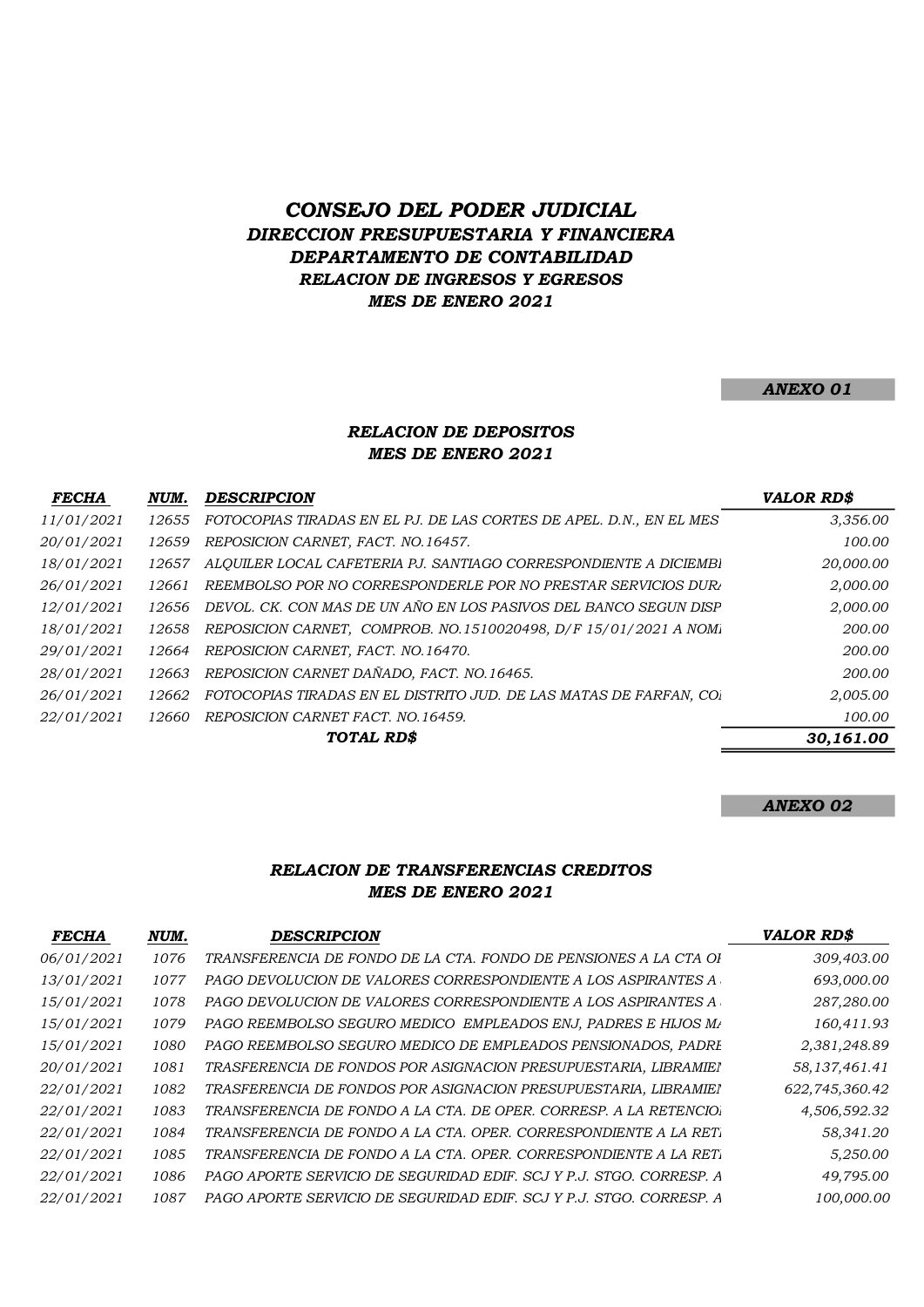| 29/01/2021 |  | 1088 APORTE ALOUILER LOCAL DEL PAL. DE JUST. PROV. SANTO DOMINGO CORR | 50,000.00 |
|------------|--|-----------------------------------------------------------------------|-----------|
|------------|--|-----------------------------------------------------------------------|-----------|

29/01/2021 1089 PAGO RETENCION SEGURO MEDICO CORRESPONDIENTE A ENERO 2021 18,606.00

29/01/2021 1090 FONDO DE PENSIONES Y JUBILACIONES 7,140,583.39

TOTAL RD\$

696,643,333.56

ANEXO 03

#### RELACION NOTAS DE CREDITOS MES DE ENERO 2021

| <b>FECHA</b>      | NUM. | <b>DESCRIPCION</b>                         | <b>VALOR RD\$</b> |
|-------------------|------|--------------------------------------------|-------------------|
| 31/01/2021        | 240  | **DOCUMENTO OUE ANULA AL DOC: CHO 88145 ** | 34,000.00         |
| 29/01/2021        | 241  | **DOCUMENTO OUE ANULA AL DOC: CHO 88257 ** | 5,490.00          |
| 29/01/2021        | 242  | **DOCUMENTO OUE ANULA AL DOC: CHO 88314 ** | 5,490.00          |
| <i>29/01/2021</i> | 243  | **DOCUMENTO OUE ANULA AL DOC: CHO 88241 ** | 34,000.00         |
| <i>29/01/2021</i> | 244  | **DOCUMENTO OUE ANULA AL DOC: CHO 88269 ** | 1,000.00          |
| <i>29/01/2021</i> | 245  | **DOCUMENTO OUE ANULA AL DOC: CHO 88325 ** | 1,000.00          |
| 29/01/2021        | 246  | **DOCUMENTO QUE ANULA AL DOC: CHQ 88271 ** | 3,600.00          |
| 29/01/2021        | 247  | **DOCUMENTO QUE ANULA AL DOC: CHQ 88327 ** | 3,600.00          |
|                   |      | TOTAL RD\$                                 | 88,180.00         |
|                   |      |                                            |                   |

ANEXO 04

## RELACION DE CHEQUES EMITIDOS MES DE ENERO 2021

| <b>FECHA</b>      | NUM.  | <b>BENEFICIARIO</b>               | <b>VALOR RD\$</b> |
|-------------------|-------|-----------------------------------|-------------------|
| <i>05/01/2021</i> | 88799 | RAMONA JACQUELINE BAUTISTA TEJEDA | 285,984.43        |
| 05/01/2021        | 88800 | BREIDIS L. DE LA PAZ NIN          | 256,732.00        |
| 06/01/2021        | 88801 | ADDERLYN RODRIGUEZ CUEVAS         | 48,855.55         |
| 06/01/2021        | 88802 | ADDERLYN RODRIGUEZ CUEVAS         | 15,152.21         |
| 06/01/2021        | 88803 | YAINA Y. SANCHEZ LANTIGUA         | 23,686.49         |
| 06/01/2021        | 88804 | <b>WADELIN SANCHEZ GARCIA</b>     | 14,650.48         |
| 06/01/2021        | 88805 | ADDERLYN RODRIGUEZ CUEVAS         | 30,623.96         |
| 08/01/2021        | 88806 | RAMONA JACQUELINE BAUTISTA TEJEDA | 317,022.42        |
| 08/01/2021        | 88807 | GILKANIA M. PADILLA PEÑA          | 34,268.23         |
| 08/01/2021        | 88808 | GILKANIA M. PADILLA PEÑA          | 38,269.53         |
| 08/01/2021        | 88809 | YISEIDY DEL C. CRUZ SILVESTRE     | 23,193.64         |
| 08/01/2021        | 88810 | WADELIN SANCHEZ GARCIA            | 15,550.01         |
| 08/01/2021        | 88811 | ISAMAR ESPINOSA URBAEZ            | 24,395.49         |
| 08/01/2021        | 88812 | YAINA Y. SANCHEZ LANTIGUA         | 8,973.01          |
| 08/01/2021        | 88813 | <b>IVAN J. RODRIGUEZ ALONZO</b>   | 5,268.14          |
| 08/01/2021        | 88814 | <b>GERSON SOLIS ENCARNACION</b>   | 16,329.56         |
| 14/01/2021        | 88815 | ISAMAR ESPINOSA URBAEZ            | 22,737.04         |
| 14/01/2021        | 88816 | CLARINET DE LOS SANTOS MENDEZ     | 18,978.71         |
| 14/01/2021        | 88817 | CLARINET DE LOS SANTOS MENDEZ     | 14,502.82         |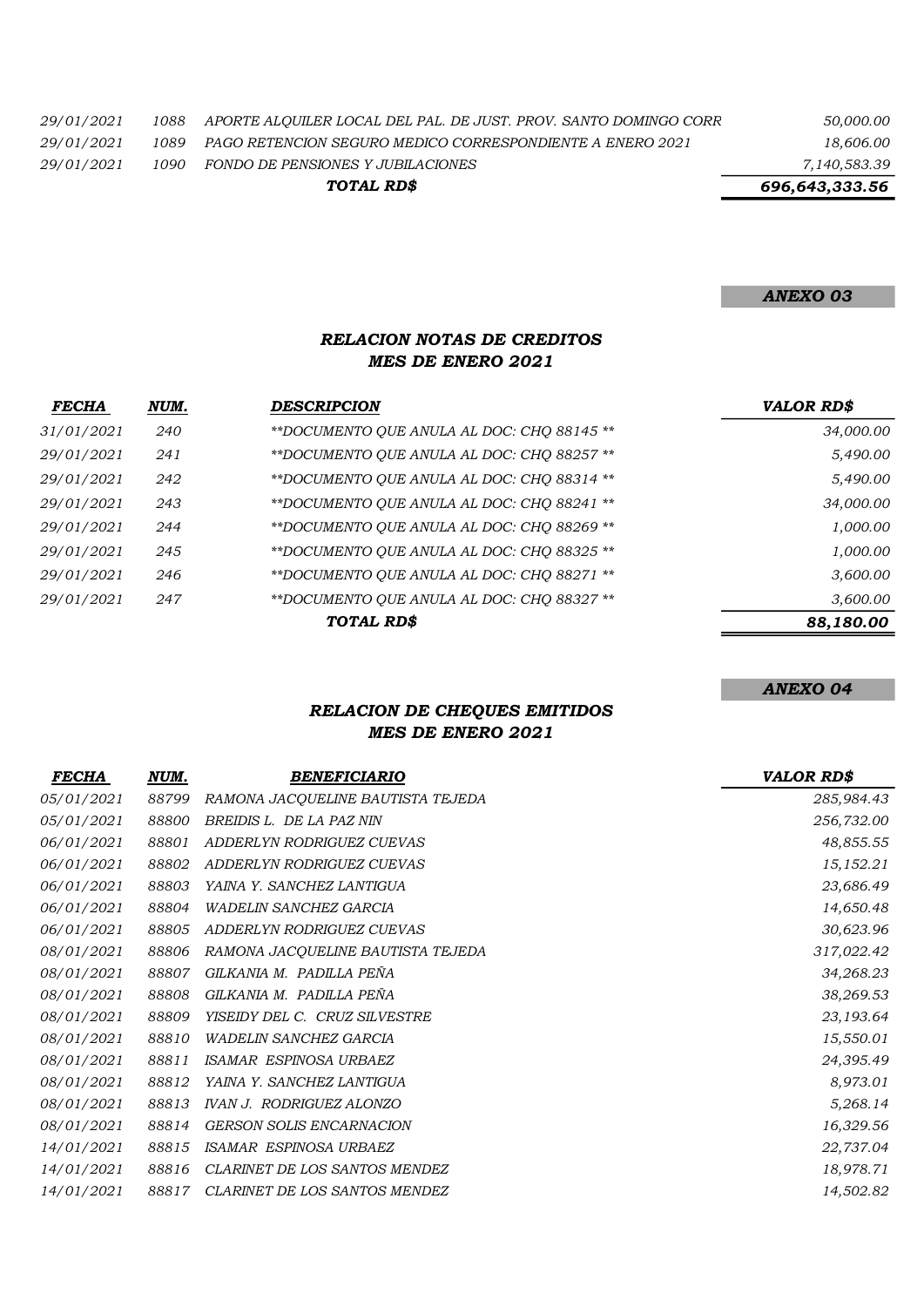| 14/01/2021 | 88818      | BREIDIS L. DE LA PAZ NIN                     | 318,900.00   |
|------------|------------|----------------------------------------------|--------------|
| 18/01/2021 | 88819      | BANCO DE RESERVAS DE LA REPUBLICA DOMINICANA | 22,725.36    |
| 18/01/2021 | 88820      | BREIDIS L. DE LA PAZ NIN                     | 291,000.00   |
| 19/01/2021 | 88821      | YISEIDY DEL C. CRUZ SILVESTRE                | 22,700.31    |
| 20/01/2021 | 88822      | CLARINET DE LOS SANTOS MENDEZ                | 18,065.62    |
| 20/01/2021 | 88823      | ISAMAR ESPINOSA URBAEZ                       | 24,020.60    |
| 20/01/2021 | 88824      | MARYBEL MEJIA ESPINAL                        | 26,093.01    |
| 22/01/2021 | 88825      | RAMONA JACQUELINE BAUTISTA TEJEDA            | 302,447.42   |
| 22/01/2021 | 88826      | BREIDIS L. DE LA PAZ NIN                     | 374,140.00   |
| 22/01/2021 | 88827      | YISEIDY DEL C. CRUZ SILVESTRE                | 19,838.15    |
| 22/01/2021 | 88828      | ISAMAR ESPINOSA URBAEZ                       | 21,906.28    |
| 27/01/2021 | 88829      | MIGUEL EXAVIER SANO                          | 10,800.00    |
| 27/01/2021 | 88830      | GEOVANNI R. BATISTA S.                       | 4,050.00     |
| 27/01/2021 | 88831      | <b>MISAEL ALEXIS</b>                         | 8,775.00     |
| 27/01/2021 | 88832      | MARIA I. MENDEZ F.                           | 2,250.00     |
| 27/01/2021 | 88833      | <b>JHONNY GUZMAN RICHARDSON</b>              | 2,700.00     |
| 27/01/2021 | 88834      | <b>VILOMA RICHEMOND</b>                      | 2,700.00     |
| 27/01/2021 | 88835      | JUANA E. FALCON R.                           | 1,125.00     |
| 27/01/2021 | 88836      | <b>ANABEL RIZIK FRUGIS</b>                   | 2,700.00     |
| 27/01/2021 | 88837      | <b>WADELIN SANCHEZ GARCIA</b>                | 12,229.99    |
| 28/01/2021 | 88838      | <b>IVAN J. RODRIGUEZ ALONZO</b>              | 9,522.88     |
| 28/01/2021 | 88839      | YOMERY PEREYRA HILARIO                       | 22,713.69    |
| 28/01/2021 | 88840      | BREIDIS L. DE LA PAZ NIN                     | 227,270.00   |
| 29/01/2021 | 88841      | BREIDIS L. DE LA PAZ NIN                     | 200,940.00   |
| 29/01/2021 | 88842      | COLEGIO DOM INGS ARQS AGRIMENS               | 1,526.21     |
| 29/01/2021 | 88843      | COLECTOR DE IMPUESTOS INTERNOS               | 15,261.97    |
| 29/01/2021 | 88844      | COLECTOR DE IMPUESTOS INTERNOS               | 1,098,873.21 |
| 29/01/2021 | 88845      | COLECTOR DE IMPUESTOS INTERNOS               | 5,338,760.18 |
|            | TOTAL RD\$ |                                              | 9,619,208.60 |

## ANEXO 05

### RELACION DE TRANSFERENCIAS DEBITOS MES DE ENERO 2021

| <b>FECHA</b>      | NUM. | <b>DESCRIPCION</b>                                                    | <b>VALOR RD\$</b> |
|-------------------|------|-----------------------------------------------------------------------|-------------------|
| 05/01/2021        | 4646 | REEMBOLSO POR (1) CORONA FLORAL CON MOTIVO AL FALLECIMIENTO DEL       | 5,000.00          |
| <i>05/01/2021</i> | 4647 | DOCEAVO PAGO A PASANTES PROGRAMA DE LA DIRECCIÓN DE ANALISIS Y .      | 40,000.00         |
| 05/01/2021        | 4648 | PAGO DIETA A PERSONAL DEL DEPARTAMENTO JUDICIAL DE SANTIAGO ROL       | 26,900.00         |
| <i>05/01/2021</i> | 4649 | PAGO FACTS. NOS. 1436 Y 1438 POR SERVICIOS REALIZADOS.                | 98,992.00         |
| <i>05/01/2021</i> | 4650 | PAGO FACT. NO. FT-0015497 POR SERVICIO DE LIMPIEZA, CORRESPONDIENT    | 516,480.00        |
| <i>05/01/2021</i> | 4651 | PAGO FACTS. NOS. 161967, 161976, 162043, 162102 Y 162139 POR SERVICI  | 22,040.56         |
| <i>05/01/2021</i> | 4652 | PAGO RECOGIDA DE BASURA, FACTURAS CORRESPONDIENTES A LOS MESE         | 155,952.00        |
| <i>06/01/2021</i> | 4653 | PAGO FACT. NO. 000057 POR MANTENIMIENTO Y REPARACION DE INVERSOI      | 6,440.68          |
| 06/01/2021        | 4654 | PAGO FACTS NOS. FT-0015410, FT-0015412, FT-0015413, FT-0015414, FT-00 | 1,250,899.06      |
| <i>06/01/2021</i> | 4655 | PAGO FACTS. NOS. 79, 81, 82 Y 83 POR SERVICIOS REALIZADOS.            | 111,581.20        |
| <i>06/01/2021</i> | 4656 | PAGO FACTS NOS. FT-0015496, FT-0015498, FT-0015499, FT-0015500, FT-00 | 1,250,899.06      |
| <i>06/01/2021</i> | 4657 | PAGO FACTS. NOS. 2-2313 Y 2-2314 POR SERVICIOS REALIZADOS.            | 18,883.80         |
| 06/01/2021        | 4658 | PAGO FACT. 0000992 POR (1) MONITOREO DE MEDIOS DE COMUNICACION (1     | 69,940.00         |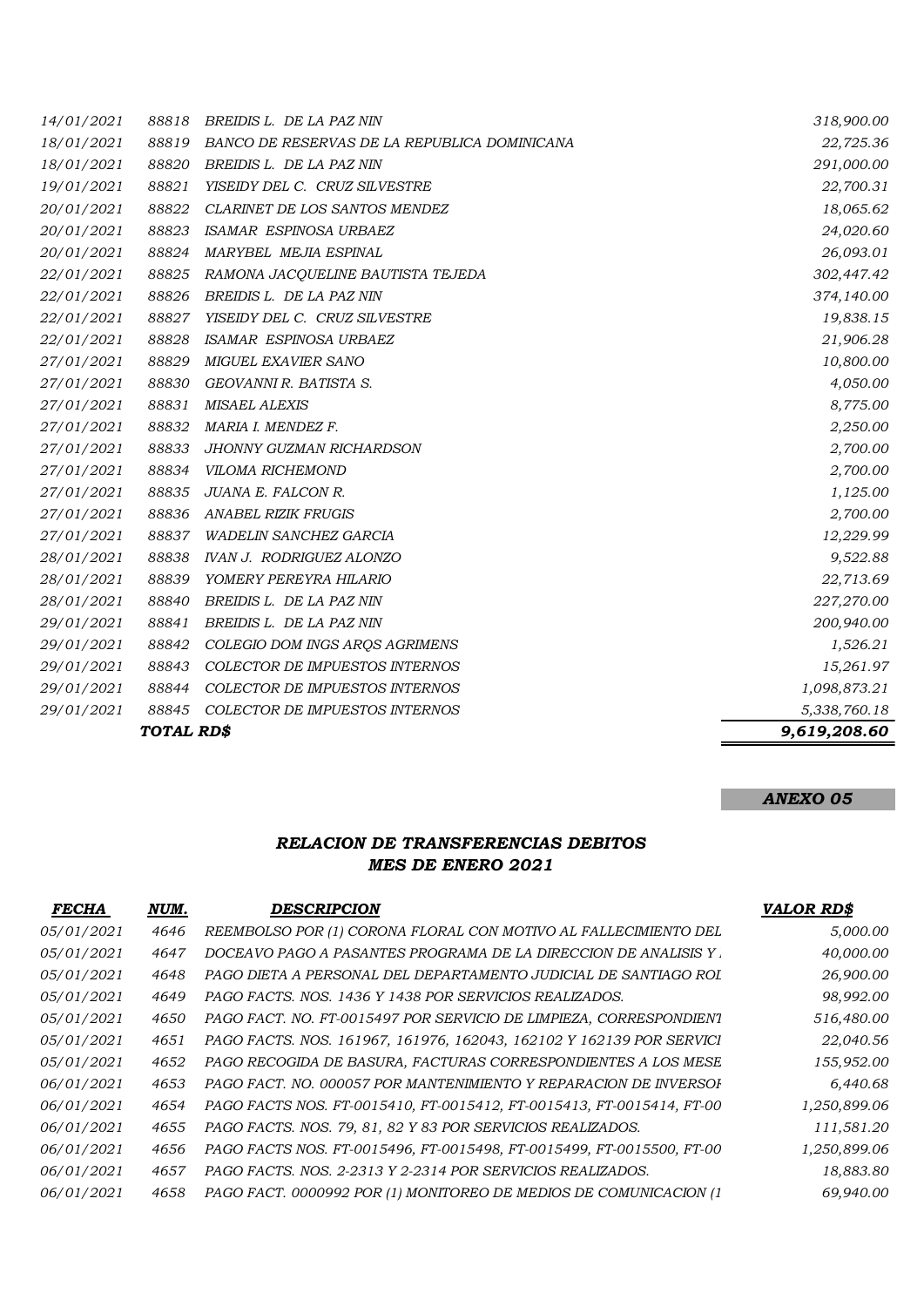| 06/01/2021               | 4659 | PAGO FACT. NO. 418 POR MANTENIMIENTO, CONSUMO ELECTRICIDAD Y GAS      | 11,979.99    |
|--------------------------|------|-----------------------------------------------------------------------|--------------|
| 06/01/2021               | 4660 | PAGO 20% AVANCE POR READECUACION DE AREA PARA CENTRO DE ENTRE         | 300,316.74   |
| 06/01/2021               | 4661 | PAGO RECOGIDA DE BASURA EN EL TRIBUNAL DE NINOS, NINAS Y ADOLESC      | 2,240.00     |
| <i>06/01/2021</i>        | 4662 | PAGO FACT. NO. 174199 POR (8,000) PAPEL SERVILLETAS PARA MANOS.       | 1,862,872.80 |
| 06/01/2021               | 4663 | PAGO FACT. NO. 13/2020 POR HONORARIOS PROFESIONALES COMPARACIO        | 18,000.00    |
| <i>06/01/2021</i>        | 4664 | PAGO FACTS. NOS. 05346H, 05480H Y 05720H POR SERVICIOS REALIZADOS     | 75,909.96    |
| <i>06/01/2021</i>        | 4665 | PAGO FACT. NO. 161877 POR (2) LIMPIAVIDRIO Y (1) AMBIENTADOR.         | 2,121.98     |
| 06/01/2021               | 4666 | PAGO FACT. NO. 19547319 POR SUMINISTRO DE AGUA POTABLE CORRESPO       | 127,261.72   |
| 06/01/2021               | 4667 | PAGO FACT. NO. 10 POR HONORARIOS PROFESIONALES POR CONSULTORIA        | 198,000.00   |
| <i>06/01/2021</i>        | 4668 | PAGO FACT. NO. 77 POR HONORARIOS DE CONSULTORIA ESPECIAL EN MATI      | 180,000.00   |
| <i>06/01/2021</i>        | 4669 | PAGO FACT. NO. 166 POR SERVICIOS TECNICOS PARA EL DESARROLLO DE L     | 376,705.30   |
| <i>06/01/2021</i>        | 4670 | PAGO 40% FINAL FACT. NO. 769/20 POR ESTUDIO DE PERCEPCION DE LA PO    | 369,852.20   |
| <i>06/01/2021</i>        | 4671 | PAGO FACTS. NOS. VNT/2020/0979 Y VNT/2020/1106 POR MANTENIMIENT       | 67,486.72    |
| 06/01/2021               | 4672 | PAGO FACT. NO. FACO00001271 POR SERVICIOS DE DISENO GRAFICO Y COI     | 91,460.00    |
| <i>06/01/2021</i>        | 4673 | PAGO FACT. NO. 2651 POR RECARGA DE PEAJE PASO RAPIDO A VEHICULOS      | 32,908.00    |
| 06/01/2021               | 4674 | PAGO FACTS. NOS. 3883, 3899, 3939, 3986 Y 4026 POR MANTENIMIENTO PR.  | 16,140.00    |
| <i>06/01/2021</i>        | 4675 | PAGO FACT. NO. 248 POR MATERIALES DE PLOMERIA. (LOTE 2/2).            | 115,289.38   |
| 06/01/2021               | 4676 | PAGO FACT. NO. 94 POR HONORARIOS PROFESIONALES COMPARACION DE I       | 9,000.00     |
| 06/01/2021               | 4677 | PAGO FACT. NO. 500000171 POR (2) SILENCIADORES RECTO 27 X 7 X 3 PULC  | 15,537.50    |
| <i>06/01/2021</i>        | 4678 | PAGO 20% AVANCE POR SUMINISTRO E INSTALACION DE PIEZAS PARA REPA      | 73,692.47    |
| <i>08/01/2021</i>        | 4679 | PAGO FACT. NO. 124 POR SERVICIO DE MANTENIMIENTO Y LIMPIEZA, CORRE    | 1,154,948.62 |
| <i>08/01/2021</i>        | 4680 | PAGO DIETA A PERSONAL DE DIRECCION DE TECNOLOGIAS DE LA INFORMA       | 566,700.00   |
| <i>08/01/2021</i>        | 4681 | FACTS. NOS. 117 Y 118 POR ALQUILER LOCAL QUE ALOJA EL TRIBUNAL SUF    | 671,335.50   |
| <i>08/01/2021</i>        | 4682 | PAGO FACTS. NOS. 161518, 161586, 161607 161609, 161621, 161659, 1617. | 28,087.89    |
| 08/01/2021               | 4683 | PAGO FACT. NO. 16356 POR (60) DISPENSADORES DE TOALLA.                | 218,316.00   |
| <i>08/01/2021</i>        | 4684 | PAGO FACT. NO. 1440 POR SERVICIOS REALIZADOS.                         | 22,596.00    |
| <i>08/01/2021</i>        | 4685 | PAGO FACT. NO. 0003706 POR MATERIALES FERRETEROS.                     | 87,727.55    |
| <i>08/01/2021</i>        | 4686 | PAGO FACTS. NOS. 161829, 161831, 161849, 161859, 161879, 161910, 1619 | 37,888.70    |
| <i>08/01/2021</i>        | 4687 | PAGO FACT. NO. 048 POR HONORARIOS PROFESIONALES LEGALIZACION (02)     | 2,700.00     |
| <i>08/01/2021</i>        | 4688 | PAGO FACT. NO. 438 POR (5,000) CAJAS DE MASCARILLAS MEDICAS O QUIRI   | 1,045,000.00 |
| <i>08/01/2021</i>        | 4689 | PAGO FACT. NO. 01466229 POR CONSUMO DE ENERGIA ELECTRICA, CORRE       | 10,340.51    |
| <i>08/01/2021</i>        | 4690 | PAGO FACT. NO. 317 POR MATERIALES DE EBANISTERIA.                     | 144,786.90   |
| 08/01/2021               | 4691 | PAGO FACT. NO. 0067 POR HONORARIOS PROFESIONALES, EN CALIDAD DE.      | 225,000.00   |
|                          |      |                                                                       |              |
| 08/01/2021<br>08/01/2021 | 4692 | PAGO RECOGIDA DE BASURA EN EL PALACIO DE JUSTICIA Y EL TRIBUNAL D     | 14,000.00    |
|                          | 4693 | PAGO FACTS. NOS. VNT/2020/0902 Y VNT/2020/0980 POR MANTENIMIENT       | 43,040.00    |
| 08/01/2021               | 4694 | PAGO FACTS. NOS. 00004578, 004579, 00004580 Y 00004581 POR RENTA D.   | 239,581.12   |
| 08/01/2021               | 4695 | PAGO 20% AVANCE POR SERVICIOS DE PRODUCCION, COORDINACION, GRAI       | 126,968.00   |
| 08/01/2021               | 4696 | PAGO FACT. NO. VNT/2020/1105 POR MANTENIMIENTO DE AREAS COMUNI        | 21,520.00    |
| 08/01/2021               | 4697 | PAGO FACT. NO. 500000168 POR MATERIALES FERRETEROS.                   | 51,302.00    |
| 08/01/2021               | 4698 | PAGO 20% AVANCE POR (149) SILLAS OPERATIVAS (O/C NO. 29587).          | 170,683.41   |
| 08/01/2021               | 4699 | PAGO 20% AVANCE POR MATERIALES ELECTRICOS (O/C NO. 29584).            | 6,780.51     |
| 08/01/2021               | 4700 | PAGO FACT. NO. 00012 POR 40% FINAL ESTUDIO DE PERCEPCION DE LOS JU    | 190,236.80   |
| 08/01/2021               | 4701 | PAGO FACT. NO. 16354 POR (30) GALONES DE THINNER TROPICAL.            | 9,112.66     |
| 08/01/2021               | 4702 | PAGO FACT. NO. 120 POR SERVICIOS DE LIMPIEZA, CORRESPONDENTE AL M     | 259,881.36   |
| 08/01/2021               | 4703 | PAGO MANTENIMIENTO A LOS JARDINES Y/O AREAS VERDES DE LA JURISD       | 9,500.00     |
| 08/01/2021               | 4704 | PAGO FACT. NO. 122 POR SERVICIOS DE LIMPIEZA, CORRESPONDENTE AL M     | 259,881.36   |
| 08/01/2021               | 4705 | PAGO FACT. NO. 335 POR (6) BATERIAS MOTORCRAFT.                       | 44,804.50    |
| 08/01/2021               | 4706 | PAGO FACT. NO. 053 POR HONORARIOS PROFESIONALES LEGALIZACION (02)     | 1,800.00     |
| 08/01/2021               | 4707 | PAGO FACT. NO. 472 POR (190) TONER HP.                                | 1,905,947.72 |
| 08/01/2021               | 4708 | PAGO FACT. NO. 78110758354 POR RENOVACION DE MEMBRESIA DE (1) ANO     | 320,013.75   |
| 08/01/2021               | 4709 | PAGO A PERSONAL OPERATIVO DESCONGESTION SOLICITUDES PRESIDENCI        | 129,988.13   |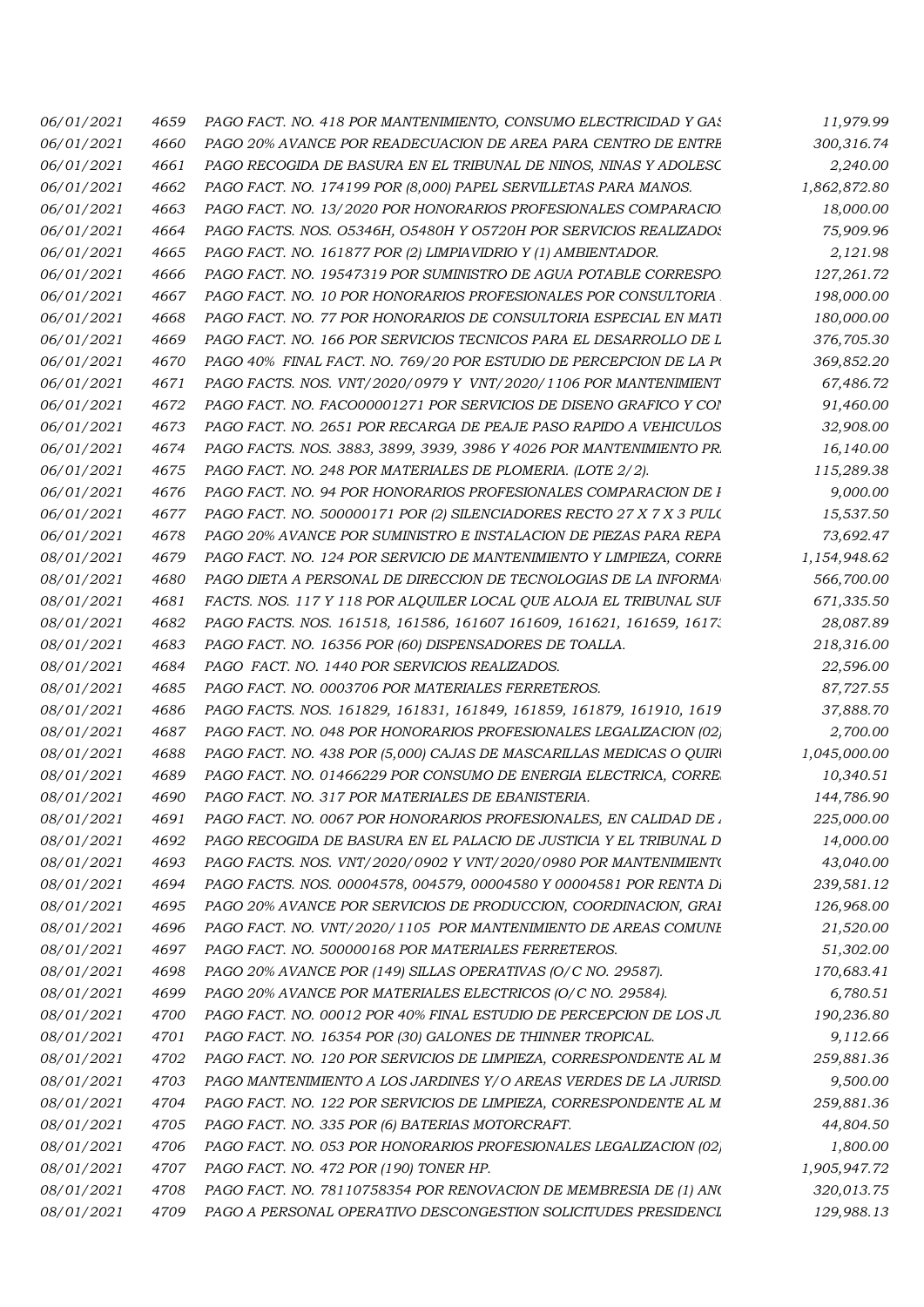| 11/01/2021               | 4710 | PAGO FACT. NO. 0151 POR (3) UNIDADES TIPO CASETTES INVERTER DE 4 TO    | 248,360.58   |
|--------------------------|------|------------------------------------------------------------------------|--------------|
| 11/01/2021               | 4711 | PAGO FACT. NO. FT-0015411 POR SERVICIO DE LIMPIEZA, CORRESPONDIEN1     | 516,480.00   |
| 11/01/2021               | 4712 | PAGO POR SUMINISTRO DE BOTELLONES DE AGUA DE 5 GALONES C/U, COI        | 72,804.20    |
| 11/01/2021               | 4713 | PAGO CONSUMO DE ENERGIA ELECTRICA, FACTURAS CORRESPONDIENTES           | 3,220,991.84 |
| 11/01/2021               | 4714 | PAGO POR TRABAJOS DE MANTENIMIENTO AREAS VERDE DE LA JURISDICC.        | 44,080.00    |
| 11/01/2021               | 4715 | PAGO SUMINISTRO DE AGUA A DISTINTAS DEPENDENCIAS DE ESTA INSTITUO      | 89,921.00    |
| 11/01/2021               | 4716 | PAGO DIETA A PERSONAL DE DIRECCION DE TECNOLOGIAS DE LA INFORMA        | 233,700.00   |
| 11/01/2021               | 4717 | PAGO POR TRABAJOS DE MANTENIMIENTO AREAS VERDE DE LA JURISDICC.        | 11,020.00    |
| 11/01/2021               | 4718 | PAGO SUMINISTRO DE AGUA Y ALCANTARILLADO, FACTURAS CORRESPOND.         | 29,289.00    |
| 11/01/2021               | 4719 | PAGO FACTS. NOS. 2700323334, 2700323500 Y 2700324105 POR SERVICIOS     | 81,138.42    |
| 11/01/2021               | 4720 | PAGO FACT. NO. 5017664259 POR IRREGULARIDAD NO INTENCIONAL EN LO       | 3,450.44     |
| 11/01/2021               | 4721 | PAGO FACT. NO. 9154 POR (1) CORTINA ROLLER SCREEN (INSTALACION INLC    | 22,795.06    |
| 11/01/2021               | 4722 | PAGO 20% AVANCE POR SOLUCION DE CONEXION DE FIBRA OPTICA (O/C NC       | 19,165.10    |
| 11/01/2021               | 4723 | PAGO FACT. NO. R0000172 POR (2,760) MASCARILLAS PROTECTORAS FACIA      | 213,118.00   |
| 13/01/2021               | 4724 | PAGO (6/6) FACTS. NOS. 002099635, 002130772, 002114421, 002115270, 00  | 2,372,471.88 |
| 14/01/2021               | 4725 | PAGO 40% FINAL FACT. NO. 51 POR REPARACION DE ESCULTURA DE ACERC       | 72,811.80    |
| 14/01/2021               | 4726 | PAGO 80% FINAL FACT. NO. INV-157 POR LICENCIAMIENTO ZOHO CREATOR       | 4,395,571.65 |
| <i>14/01/2021</i>        | 4727 | PAGO FACTS. NOS. 31156, 31157, 31158, 31168, 31201 Y 31202 POR SERVIC  | 48,146.44    |
| 14/01/2021               | 4728 | PAGO FACT. NO. 289 POR (1) LICENCIA ADOBE PHOTOGRAPHY.                 | 28,178.18    |
| 14/01/2021               | 4729 | PAGO FACT. NO. 570 POR LICENCIAMIENTO DE SOFTWARE MICROSOFT AZUI       | 2,777,929.94 |
|                          | 4730 | PAGO FACT. NO. 161601 POR (2) LIMPIAVIDRIOS.                           | 1,901.29     |
| 14/01/2021<br>14/01/2021 | 4731 | PAGO FACT. NO. 500000165 POR MATERIALES FERRETEROS.                    | 61,020.00    |
|                          |      |                                                                        |              |
| 14/01/2021               | 4732 | PAGO 20% AVANCE POR (78) ESTACIONES MODULARES Y (29) CERENZAS (O/      | 458,138.70   |
| 14/01/2021               | 4733 | PAGO FACT. NO. 121 POR SERVICIOS DE LIMPIEZA, CORRESPONDENTE AL M      | 259,881.36   |
| 14/01/2021               | 4734 | PAGO 20% AVACE POR IMPLEMENTACION Y MIGRACION DE LA INFRAESTRUC        | 2,605,079.13 |
| 14/01/2021               | 4735 | PAGO FACT. NO. 342 POR (1) SOLDADURA CHILLER CARRIER.                  | 72,942.04    |
| 14/01/2021               | 4736 | PAGO FACT. NO. 16355 POR (400) ATOMIZADORES MANUALES.                  | 38,248.24    |
| 14/01/2021               | 4737 | PAGO FACT. NO. VNT/2020/1161 POR SUMINISTRO DE ENERGIA ELECTRICA       | 46,562.36    |
| 14/01/2021               | 4738 | PAGO (4/4) FINAL FACTS. NOS. 18 Y 31 DEL SERVICIO DE AUDITORIA A LA II | 1,162,080.00 |
| <i>14/01/2021</i>        | 4739 | PAGO FACT. NO. 08 POR CORO DE CINCO CANTANTES, VIDEO Y ESCENARIO       | 64,350.00    |
| 14/01/2021               | 4740 | PAGO 60% FINAL FACT. NO. 1500003455 POR (2) LAMPARAS ESTERILIZADOR     | 24,702.53    |
| 14/01/2021               | 4741 | PAGO FACT. NO. 344 POR (1) BATERIA MOTORCRAFT.                         | 8,107.75     |
| 14/01/2021               | 4742 | PAGO FACT. NO. 763 POR (400) DISPENSADORES DE MANO.                    | 27,120.00    |
| 15/01/2021               | 4743 | PAGO FACT. NO. 6848 POR SERVICIO DE ALOUILER DE TELEPROMTER PRESI      | 37,660.00    |
| 15/01/2021               | 4744 | PAGO FACT. NO. 20-017 POR (4,800) ROLLOS DE PAPEL HIGIENICO.           | 585,792.00   |
| 15/01/2021               | 4745 | PAGO FACT. NO. 16387 POR MATERIALES FERRETEROS.                        | 14,028.90    |
| 15/01/2021               | 4746 | PAGO FACT. NO. B1500000035 POR (3) LICENCIAS ARCHITECTURE ENGINEE.     | 1,438,390.60 |
| 15/01/2021               | 4747 | PAGO FACT. NO. 1767561 POR INCLUSION DE LA MAG. MARIA G. GARABITO      | 510,415.99   |
| 15/01/2021               | 4748 | PAGO FACTS. NOS. CC202012245800217692, CC202012245800215437, CC2       | 1,148,224.79 |
| 15/01/2021               | 4749 | PAGO LABOR A PERSONAL CIERTO TIEMPO ASPIRANTE A JUECES, CORRESI        | 1,011,565.34 |
| 19/01/2021               | 4750 | PAGO FACT. NO. 000000183 POR MATERIALES ELECTRICOS.                    | 30,510.00    |
| 19/01/2021               | 4751 | PAGO FACT. NO. 42257 POR (50) PARAGUAS PERSONALIZADOS.                 | 33,617.50    |
| 19/01/2021               | 4752 | PAGO FACT. NO. 500000170 POR MATERIALES FERRETEROS.                    | 177,975.00   |
| 19/01/2021               | 4753 | PAGO FACT. NO. 500000239 POR (500) CAJAS DE GUANTES Y (1,200) MASCA    | 344,850.00   |
| 19/01/2021               | 4754 | PAGO DIETA A PERSONAL DE DIRECCION DE TECNOLOGIAS DE LA INFORMA        | 265,300.00   |
| 19/01/2021               | 4755 | PAGO BONO ESCOLAR 2020 (GRUPO VII).                                    | 260,000.00   |
| 20/01/2021               | 4756 | PAGO FACT. NO. 055 POR HONORARIOS PROFESIONALES COMPARACION DE         | 27,000.00    |
| 20/01/2021               | 4757 | PAGO POR MANTENIMIENTO A LOS JARDINES Y/O AREAS VERDES DE LA JU.       | 38,000.00    |
| 20/01/2021               | 4758 | PAGO FACT. NO. 64061 POR (1) LAMINADO, (1) FORRO DE ASIENTO EN TELA    | 14,364.41    |
| 20/01/2021               | 4759 | PAGO POR SUMINISTRO DE BOTELLONES DE AGUA DE 5 GALONES C/U Y FA        | 96,107.70    |
| 20/01/2021               | 4760 | PAGO FACT. NO. 189867 POR (17,500) RESMAS PAPEL BOND 20 8 1/2 X 11.    | 2,647,503.81 |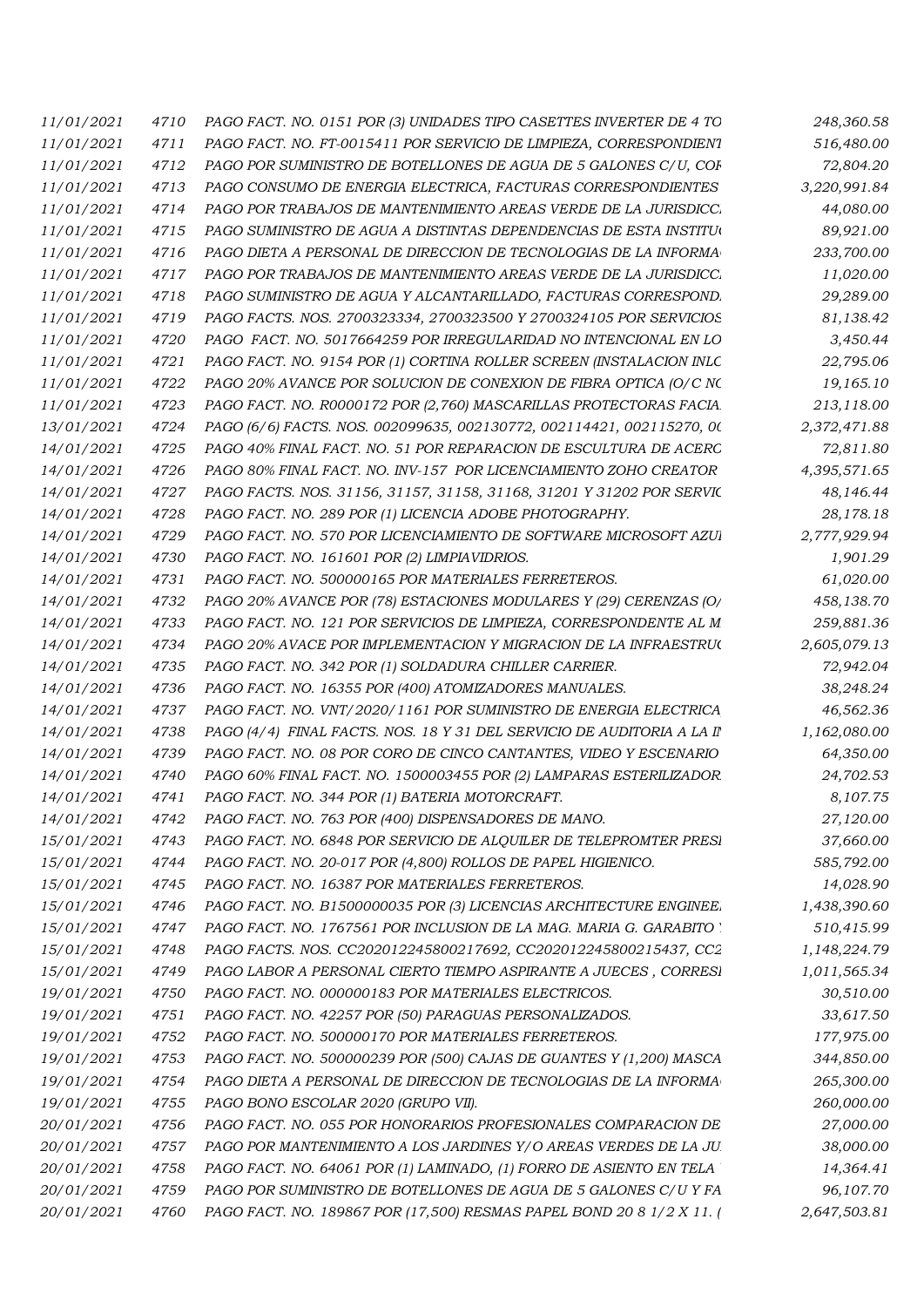|                          | TOTAL RD\$   |                                                                                                                                        | 583,151,831.30           |
|--------------------------|--------------|----------------------------------------------------------------------------------------------------------------------------------------|--------------------------|
| 29/01/2021               | 4805         | PAGO SERVICIOS PRESTADOS EN DISTINTOS CENTROS DE ENTREVISTAS DE                                                                        | 91,080.00                |
| 29/01/2021               | 4804         | DEVOLUCION DE DESCUENTOS APLICADOS POR ERROR AL SR. ROQUE A. CA                                                                        | 1,183.34                 |
| 29/01/2021               | 4803         | SERVICIO DE PSIQUIATRÍA OFRECIDOS A LOS SERVIDORES JUDICIALES A TR                                                                     | 91,889.10                |
| 29/01/2021               | 4802         | SERVICIO DE PSIQUIATRÍA OFRECIDOS A LOS SERVIDORES JUDICIALES A TR                                                                     | 43,200.00                |
| 29/01/2021               | 4801         | SERVICIO DE PSIQUIATRÍA OFRECIDOS A LOS SERVIDORES JUDICIALES A TR                                                                     | 43,200.00                |
| 29/01/2021               | 4800         | PAGO VIATICOS, REEMBOLSO PROP. GASTOS COMB. POR TRASLADOS A DIS'.                                                                      | 147,843.86               |
| 29/01/2021               | 4799         | PAGO RECOGIDA DE BASURA EN DISTINTAS DEPENDENCIAS DEL DISTRITO I                                                                       | 36,660.00                |
| 29/01/2021               | 4798         | PAGO CONSUMO DE ENERGIA ELECTRICA, FACTURAS CORRESPONDIENTES                                                                           | 2,221,222.49             |
| 28/01/2021               | 4797         | TRECEAVO PAGO A PASANTES PROGRAMA DE LA DIRECCION DE ANALISIS Y                                                                        | 40,000.00                |
| 28/01/2021               | 4796         | PAGO RECOGIDA DE BASURA EN EL PALACIO DE JUSTICIA Y EL TRIBUNAL D                                                                      | 7,000.00                 |
| 28/01/2021               | 4795         | PAGO FACT. NO. FC-00039247 POR ALQUILER DE NAVE, CORRESPONDIENTE                                                                       | 1,960,704.57             |
| 28/01/2021               | 4794         | PAGO FACT. NO. 1809015 POR INCLUSION DEL LIC. JHONATTHAN TORIBIO F                                                                     | 143,226.52               |
| 28/01/2021               | 4793         | PAGO CONSUMO DE ENERGIA ELECTRICA, FACTURAS CORRESPONDIENTES                                                                           | 3,059,135.69             |
| 28/01/2021               | 4792         | PAGO SERVICIO DE AGUA Y ALCANTARILLADO EN DISTINTAS DEPENDENCIA.                                                                       | 18,267.00                |
| 28/01/2021               | 4791         | PAGO RECOGIDA DE BASURA EN EL TRIBUNAL DE NINOS, NINAS Y ADOLESC                                                                       | 2,240.00                 |
| 28/01/2021               | 4790         | PAGO FACT. NO. 01-02335564 POR RECOGIDA DE BASURA, CORRESPONDIE1                                                                       | 7,500.00                 |
| 28/01/2021               | 4789         | PAGO FACT. NO. VNT/2021/0003 POR ALQUILER DE NAVE INDUSTRIAL, COR                                                                      | 482,979.65               |
| 28/01/2021               | 4788         | PAGO 20% AVANCE POR ADECUACION E IMPERMEABILIZACION DE TECHO D                                                                         | 124,120.21               |
| 28/01/2021               | 4787         | PAGO FACT. NO. 11/2020 POR HONORARIOS PROFESIONALES LEGALIZACIOI                                                                       | 9,000.00                 |
| 27/01/2021               | 4786         | PAGO 20% AVANCE POR READECUACION DE AREA PARA CENTROS DE ENTR                                                                          | 1,263,397.86             |
| 27/01/2021               | 4785         | PAGO FACT. NO. 102 POR (250) MAMPARAS ACRILICAS ARMABLES.                                                                              | 1,553,750.00             |
| 27/01/2021<br>27/01/2021 | 4784         | PAGO FACT. NO. 309-20 POR SERVICIO DE PENDOLISMO A (256) SOBRES DE<br>PAGO FINAL FACT. NO. 20 POR REPRODUCCION, GRABACION Y TRASMISION | 13,824.00<br>492,406.78  |
| 27/01/2021               | 4782<br>4783 | PAGO FACT. NO. 207 POR IMPRESION (400) INVITACIONES EN OPALINA (400)                                                                   | 78,648.00                |
| 27/01/2021               | 4781         | PAGO FACT. NO. GK-005 POR HONORARIOS PROFESIONALES, EN CALIDAD D                                                                       | 263,024.85               |
| 27/01/2021               | 4780         | PAGO FACT. NO. 00000063 POR SEGURO DENTAL CORRESPONDIENTE AL PE                                                                        | 950,000.00               |
| 27/01/2021               | 4779         | PAGO FACT. NO. LR-008 POR HONORARIOS PROFESIONALES, EN CALIDAD D.                                                                      | 233,799.91               |
| 27/01/2021               | 4778         | PAGO FACT. NO. 5470098620 POR (147) TICKETS DE COMBUSTIBLE.                                                                            | 76,000.00                |
| 27/01/2021               | 4777         | PAGO FACT. NO. 01476984 POR CONSUMO DE ENERGIA ELECTRICA, CORRE                                                                        | 8,096.92                 |
| 27/01/2021               | 4776         | PAGO CONSUMO DE ENERGIA ELECTRICA, FACTURAS CORRESPONDIENTES                                                                           | 5,689,464.10             |
| 26/01/2021               | 4775         | PAGO FACT. NO. 54723 POR BONOS NAVIDENOS PARA JUECES, FUNCIONAR                                                                        | 31,117,725.00            |
| 26/01/2021               | 4774         | PAGO SERVICIOS DEL PROYECTO ESTRUCTURA ORGANIZACIONAL Y REVISIC                                                                        | 260,277.85               |
| 22/01/2021               | 4773         | TRANSFERENCIA DE FONDO DE LA CTA. OPER. A LA CTA. SUELDOS PARA CU                                                                      | 464,696,727.58           |
| 22/01/2021               | 4772         | PAGO DIETA CORRESPONDIENTE AL MES DE ENERO/2021.                                                                                       | 63,000.00                |
| 22/01/2021               | 4771         | ASIGNACION PRESUPUESTARIA CORRESPONDIENTE AL MES DE ENERO 202.                                                                         | 15,377,912.83            |
| 22/01/2021               | 4770         | PAGO FACT. NO. 3437254 POR SERVICIOS DE INTERNET, CORRESPONDIENTI                                                                      | 466,151.68               |
| 22/01/2021               | 4769         | PAGO FACT. NO. 6239 POR (45) ESTUCHES DE OLEO (15 DE 200ML Y 30 DE.                                                                    | 23,327.95                |
| 22/01/2021               | 4768         | PAGO FACT. NO. 08 POR CONFECCION E INSTALACION DE (3) PUERTAS META                                                                     | 74,655.43                |
| 22/01/2021<br>22/01/2021 | 4766<br>4767 | PAGO AYUDA, CORRESPONDIENTES AL MES DE ENERO 2021.<br>PAGO 20% AVANCE POR READECUACION DE AREA PARA CENTRO DE ENTRE                    | 252,161.36<br>268,373.57 |
| 22/01/2021               | 4765         | PAGO DIETA, CORRESPONDIENTE AL MES DE ENERO 2021.                                                                                      | 16,900.00                |
| 20/01/2021               | 4764         | PAGO FACTS. NOS. 0026 Y 0027 POR SERVICIOS DE TRANSPORTE, CORRESI                                                                      | 57,000.00                |
| 20/01/2021               | 4763         | PAGO FACTS. NOS. 85363, 85642, 85644, 85385, 85399, 85400 y 85585 POR                                                                  | 6,848,045.56             |
| 20/01/2021               | 4762         | PAGO FACTS. NOS. 235, 236, 237 Y 238 POR SERVICIO DE MANTENIMIENTO,                                                                    | 459,618.89               |
| 20/01/2021               | 4761         | PAGO FACT. NO. VNT/2021/0002 POR ALQUILER DE NAVE INDUSTRIAL, COR                                                                      | 462,973.67               |
|                          |              |                                                                                                                                        |                          |

I